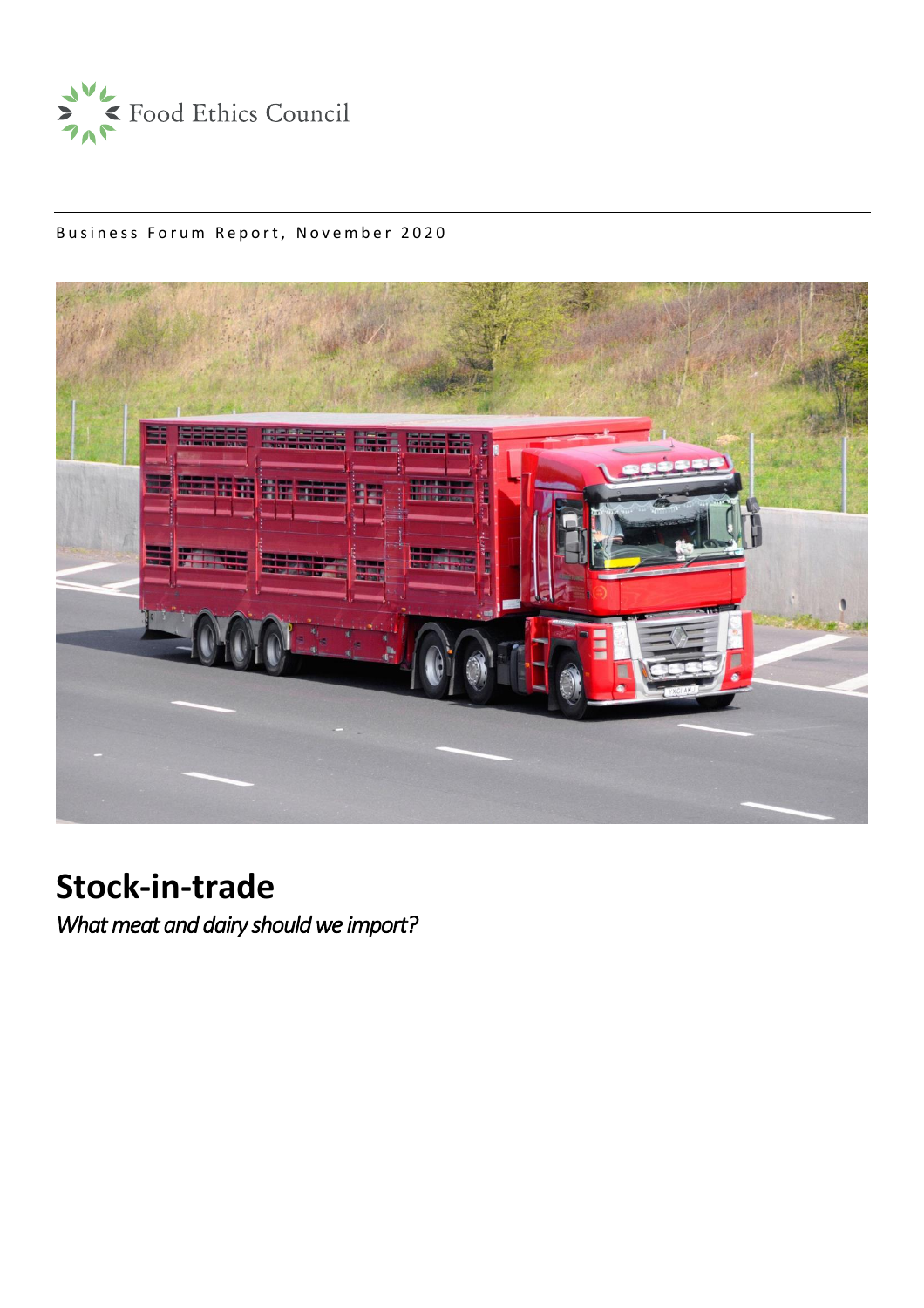

# Introduction

## **What is trade for?**

According to the World Trade Organisation ('WTO'), trade increases 'consumer choice' and drives down prices through international competition. Traditionally, this is viewed as positive because people have more money to spend elsewhere, which drives economic growth. Trade also hedges against disruptions to food. Produce passes from areas of excess supply to areas where supply is scarce or has been interrupted. This offshoring of food security can be risky if something goes wrong – like a global pandemic – and trade is disrupted.

# When does it make sense to import meat and dairy?

## **Animal product imports to the UK** In 2019 the UK imported:

- 650 kilotons of meat
- 459,000 tons of cheese
- 372,000 tons of other dairy, not including milk or butter
- 337,000 tons of milk and milk powder
- 80,000 tons of butter
- 67,000 tons of eggs
- £2.4b worth of animal feed

The UK's main import market is from Europe, but it also buys significant amounts of meat, dairy and eggs from Brazil, Argentina, Thailand, Australia, Botswana, Namibia, New Zealand and the USA.

## **Do we need to import so much meat and dairy?**

Some suggest that the UK does not need to import so much. For example, the UK exports high volumes of relatively high welfare pork, whilst simultaneously importing cheaper pork to go into products like pork pies. If those imports and exports were balanced off against each other, and we simply ate the pork we produced, it would have a neutral effect on the balance of trade. Yet, the demand for cheap food drives the import of lower standard meat.

Others point out that our consumption habits make it necessary for us to import. For example, the UK produces around 10 million pigs a year. It consumes around 22 million pigs' worth of legs and 90 million pigs' worth of loins, but only seven million pigs' worth of shoulders and three million pigs' worth of bellies. So, increasing UK produced pig numbers to satisfy home demand for loin and shoulder would leave us with an oversupply of the other products that would have to be sold to other markets unless behaviours of people in the UK changed. Additionally, the UK cost of pig production is high, leading to higher prices.

#### **Less but better meat?**

The UK consumes about 2.5 times more meat than the average global rate of consumption. Research suggests this is bad for people's health. The cost to the NHS from dietary ill health is between £50bn and £70bn, a significant chunk of which can be attributed to excessive red and processed meat consumption. To reduce the burden on public health, it was argued that there must be a move towards more plant-based diets.

Ruminating meat is a prime driver of climate change, and unless there is a drop in meat consumption, the Paris climate target will not be met. It is possible that the US, India and China will introduce border climate adjustments to deal with this threat. Arguably, the UK government may also intervene to encourage more plant-based diets to support public health and the environment.

Such interventions (especially border climate adjustments) would have a significant impact on the amount of meat and dairy the UK imports and exports. This would result in more transparency regarding what we eat and a debate about why we choose to import cheaper meat. There would likely be a shift to 'less but better' consumption of meat and dairy produced in the UK, with multiple benefits from helping cut emissions to improving public health.

"…the linking of health and environmental outcomes to food standards, is the key…"

Less but better meat consumption would also potentially lead to a different model of mixed farming systems that create resilient nature and a resilient food system that relies less on imported goods.

As the climate changes and the world encroaches on previously untouched areas of nature, there will be more pressure on animal farming from zoonotic diseases. This will affect the trade in animals and animal and dairy products. Arguably, COVID-19 is an example of how a zoonotic disease can cause a huge shock to world food systems. There will be others. This raises fundamental issues about where food comes from, how much it costs, where shortages might occur and how people's food behaviours will change because of those issues.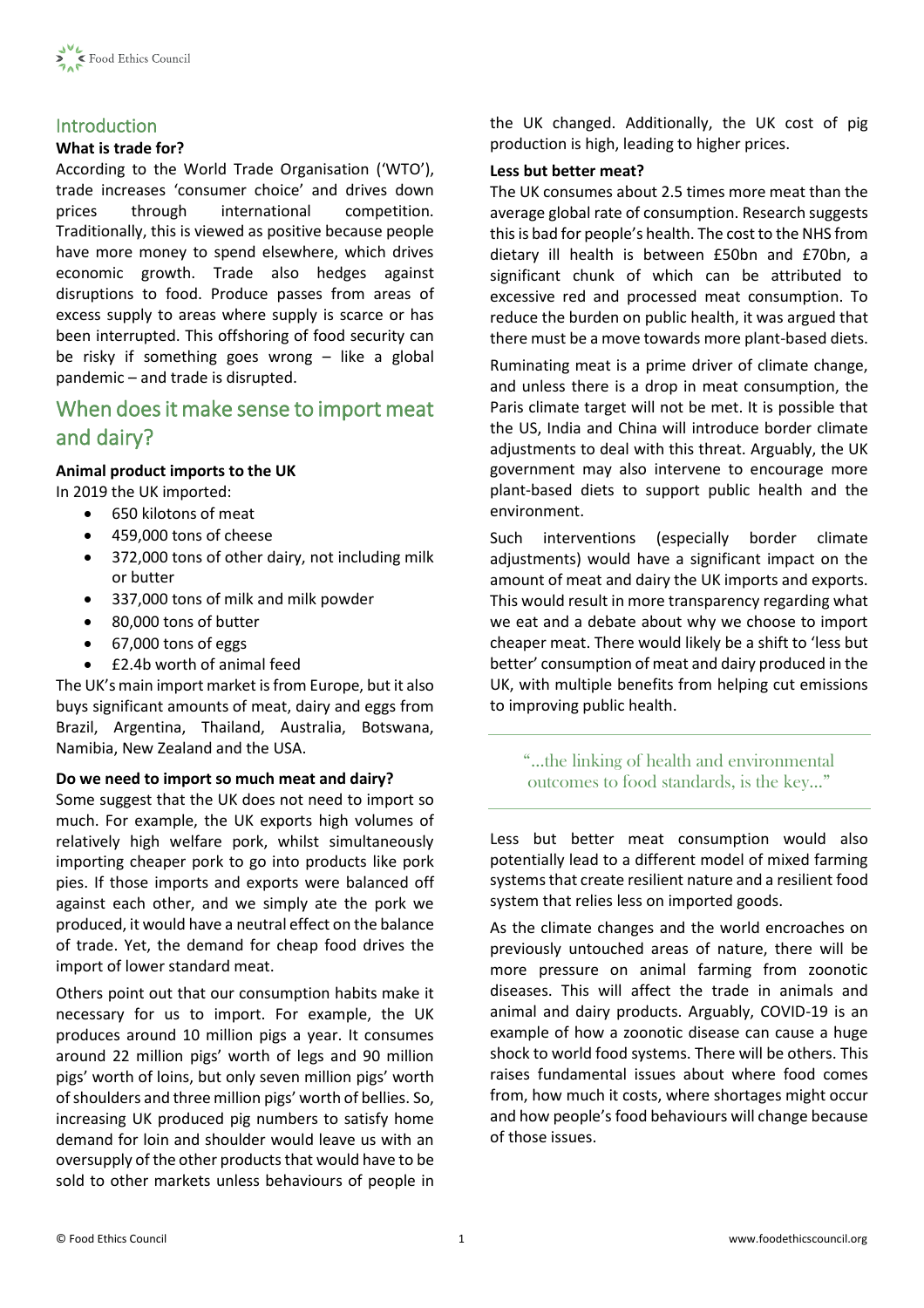# What do UK citizens want when it comes to trade?

Which? research into attitudes towards trade revealed that generally people are positive about trade, but caveated with a strong preference to maintain standards for food and other products.

## **Keeping standards high**

Which? has found that people consistently care about food standards. Most assume that the UK's food standards are very high relative to the rest of the world, and every socio-economic group wants the UK government to maintain those standards after Brexit.

The research found that people in the lower socioeconomic groups were most concerned about having food produced to lower standards. This is understandable, given they are least likely to have a choice about the food they eat. They feel that the current standards protect them from eating meat produced to lower health and safety and animal welfare standards.

"When you start talking to people about [trade], they really get to grips with that and feel really passionate about it"

There is an increasing interest in the environmental impact and sustainability of the food we eat, and what that means for trade policy. Many respondents highlighted opportunities for the UK to be a leader in promoting trade that is consistent with climate targets. Respondents in Northern Ireland, Scotland and Wales were more conscious of the impacts of food trade on farming than those in England.

## **Food production processes**

Which? asked people's opinions on food production processes such as hormone or antibiotic growth promoters, chlorine washes and cloning. They found that generally people are unhappy about these different types of production processes (80% for growth hormones, 79% for antibiotics, 77% for chlorine washes, 75% for cloning). A majority of people would not eat those products, even if they were cheaper.

"People are open to trade; they see it as a positive thing … but with some really strong caveats particularly around maintaining food standards"

Most people would not accept such processes even if they were clearly labelled. There was a general agreement that it would be very difficult to make that a meaningful choice, because processed foods contain lots of ingredients that would not be labelled, and neither would food consumed out of the home.

#### **Commitment to transparency and fairness**

A government commitment to high food standards in the Agriculture and Trade bills would reflect what people across the UK want. However, it appears that standards could be easily altered under secondary legislation without adequate scrutiny. The Trade and Agriculture Commission will play a key role in providing this scrutiny, but it needs to be more broadly representative. Currently it does not include consumer representatives, environmental interest groups or wider civil society.

Recent Which? dialogue found that people wanted to ensure that fairness is enshrined in the UK's new trade policy. By that, they meant what is fair in the UK in terms of distribution and benefits, and also very strongly in terms of other countries' supply chains and workers' rights.

# What are the trade standards related to animal & dairy products?

The area of trade standards is complex. It includes sanitary and phytosanitary regulations and certification around animal health and product provenance, as well as health, safety and animal welfare regulations.

In the UK there are legal standards that represent a minimum level, and private standards (e.g. retailer or manufacturer standards) which go above and beyond them. The minimum level must be maintained through trade mechanisms, but private assurance schemes can play a key role in driving up standards internationally. When overseas businesses realise that the UK public want food produced to those higher standards, they are motivated to deliver then.

## **Are UK trade standards high?**

It is widely assumed (even among many experts) that the UK's standards are higher than many other countries'. However, there is no one set of standards, so it is not easy to benchmark the UK's position relative to other countries (against government or private standards). Cross recognition of government and private standards requires equivalence, and a quality framework that can assure those standards.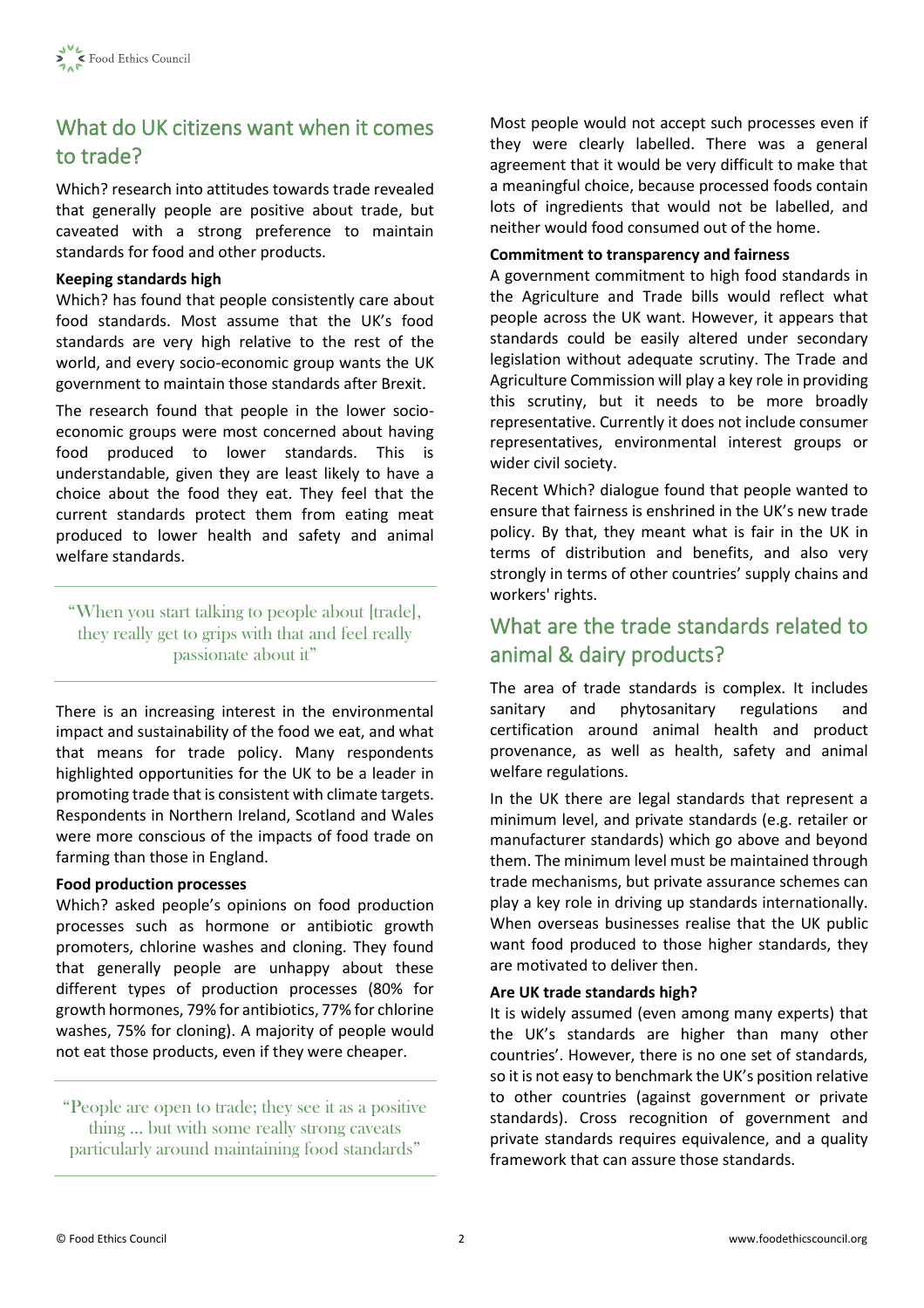"There's the welfare implications of how our standards in the UK match with standards of the sorts of foods that we import"

Standards are already measured in some areas: food safety, disease and to a certain extent animal welfare. The UK has led the way in welfare e.g. banning sow stalls and battery cages. However, allowing imports of lower welfare meat could arguably weaken our trading position.

It could be argued that the UK has helped raise international standards. A future opportunity could be for the UK to include agricultural production technologies alongside our high welfare meat in trade deals, which would further raise standards internationally. Such trade agreements could also include technologies that improve environmental performance and zoonosis surveillance.

## **One standard to rule them all?**

The public can find it difficult to weigh up all the different health, welfare and environmental issues in each purchase. The plethora of assurance schemes and private standards can add to the confusion. For transparency, the question was asked as to whether there could be one set of standards that bakes equivalence in, includes resilience, welfare, the environment and worker protections? Perhaps this would help people understand what they are paying for, what they are prepared to pay and what is important to them. However, a common standard is hard to achieve and may only reflect the minimum standards if it wanted to bring everyone on board.

#### **The role of government**

Arguably, high standards should be set by government. It is a pre-competitive issue. If the government, for instance, mandated one carbon calculator, it would set a level playing field for industry and the general public. Which? research has shown that this is what people want, so the government should drive it. It could learn from the EU, which has a track record in encouraging cross industry sharing and value creation.

It is imperative that there is a joined-up approach across government, especially between the Department for International Trade, Defra and the Food Standards Agency – and with the devolved nations. There needs to be more cross-department working so that each can understand and influence the others' focus.

# Are world trade rules fit for purpose?

There is a lack of environmental standards related to trade on issues such as pollution, biodiversity loss and production standards in general. This is partly because WTO rules only allow discrimination against products based on science (mainly food safety issues).

Arguably, these forty-year old rules are not up to the challenges facing the world, and there is a need to discriminate within the WTO framework to lower the environmental and health impacts of our food.

#### **Discriminating within the rules**

WTO rules are framed around whether a product or service is harmful to health. Food safety and disease risk clearly fall within this remit. There is a strong argument that climate change is harmful to health, so border carbon adjustments and other ways to deal with the climate emergency could be accepted as part of the framework. Other clauses allow countries to discriminate based on a 'public moral hazard', which animal welfare arguably falls under. However, there are no clauses that allow discrimination based on biodiversity loss, soil health etc.

"Yes, we can theoretically green trade within WTO rules, but […] we obviously need to do it from a societal perspective"

Even using the legitimate mechanisms to create barriers to trade goes against the fundamental WTO principle that trade is good and should be increased. It also creates diplomatic tensions. For example, the EU is sometimes accused of holding trade back and protectionism. Other countries argue that the EU is discriminating in favour of its own farming economies and withholding other countries' legitimate interests to export to the Bloc.

The EU has been somewhat successful in getting round the WTO rules, either by defending its position or by 'fudging' issues, e.g. around banning hormones. As the UK is no longer in the EU it is important that it maintains and defends those standards (and ultimately improves them).

The WTO conundrum is essentially that UK standards cannot be raised because we cannot discriminate against other countries for exporting low standard foods to the UK. This drives the UK economy to cut standards rather than raise them. Thus it becomes a race to the bottom unless we green the WTO.